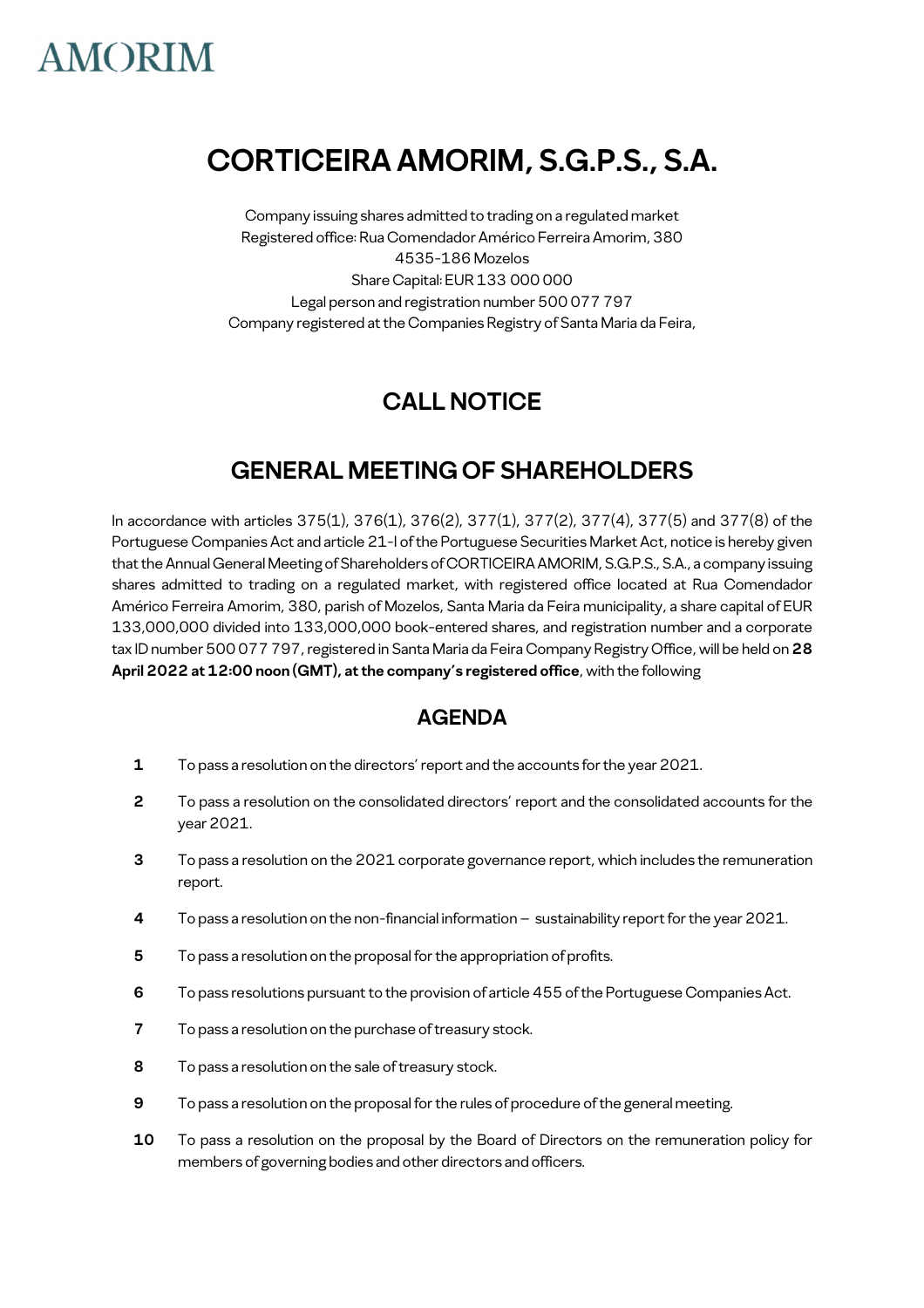#### **ADDITIONAL INFORMATION**

#### **I. Key Dates**

| General Meeting: 28 April 2022, 12:00 (GMT)                                                                                                                                     |                                                                                                                                                                                                                             |                                                                          |
|---------------------------------------------------------------------------------------------------------------------------------------------------------------------------------|-----------------------------------------------------------------------------------------------------------------------------------------------------------------------------------------------------------------------------|--------------------------------------------------------------------------|
| Record Date: 21 April 2022, 00:00 (GMT)                                                                                                                                         |                                                                                                                                                                                                                             |                                                                          |
| Until 20 April 2022, 23:59 (GMT)                                                                                                                                                | Until 21 April 2022, 23:59 (GMT)                                                                                                                                                                                            | Until 22 April 2022, 18:00 (GMT)                                         |
| Submission to the financial intermediaries of the<br>written<br>statements.<br>the<br>issued<br>by<br>shareholders, of their intention to participate in<br>the General Meeting | Receipt of statements issued by the financial<br>intermediaries indicating the intention of<br>shareholders to participate in the General<br>Meeting and the number of shares registered in<br>the name of each shareholder | Receipt of votes by correspondence at the<br>company's registered office |
| Receipt of letters of representation                                                                                                                                            | Receipt of statements issued<br>by the<br>shareholders who, in a professional capacity,<br>hold the shares in their own name but on behalf<br>of clients, and intend to vote differently with<br>their shares               |                                                                          |

#### **II. Preparatory documents and information**

The accounting documents, as well as other preparatory information of the General Meeting, and the full text of proposals and requirements set forth in section 289.1 of the Portuguese Companies Act and section 21- I.2 of the Portuguese Securities Market Act, are available for inspection by the Company's shareholders at the registered office of the Company, on the Company's website (https://www.amorim.com/investidores/informacao-institucional/assembleia-geral/) and on the Data Dissemination System of the Portuguese Securities Market Commission (www.cmvm.pt), as of the date of publication of this notice.

#### **III. Requirements for attendance and voting in the General Meeting**

As all the shares in the Company are dematerialised, a Company shareholder shall be entitled to attend and vote at the Annual General Meeting only if, on 21 April 2022, at 00:00 (GMT), the record date - i.e., five business days before the date of the Annual General Meeting - he/she is registered as an owner of shares entitling him/her to at least one vote. In the event that the Annual General Meeting is adjourned, the adjourned meeting shall be made up of members who provide evidence of holding shares in the Company, provided that the record date shall be observed.

Each share qualifies for one vote. The total number of shares in the Company is 133 million.

#### **IV. Procedure for attendance in the General Meeting**

To attend the General Meeting, shareholders must previously indicate this intention to the financial intermediary with whom the account is opened, at the latest, by 23:59 (GMT) on 20 April 2022, the day before the record date.

The financial intermediary who - according to the terms set forth in the preceding paragraph - has been informed of the intention of his/her client to attend the General Meeting, must send to the Chair of the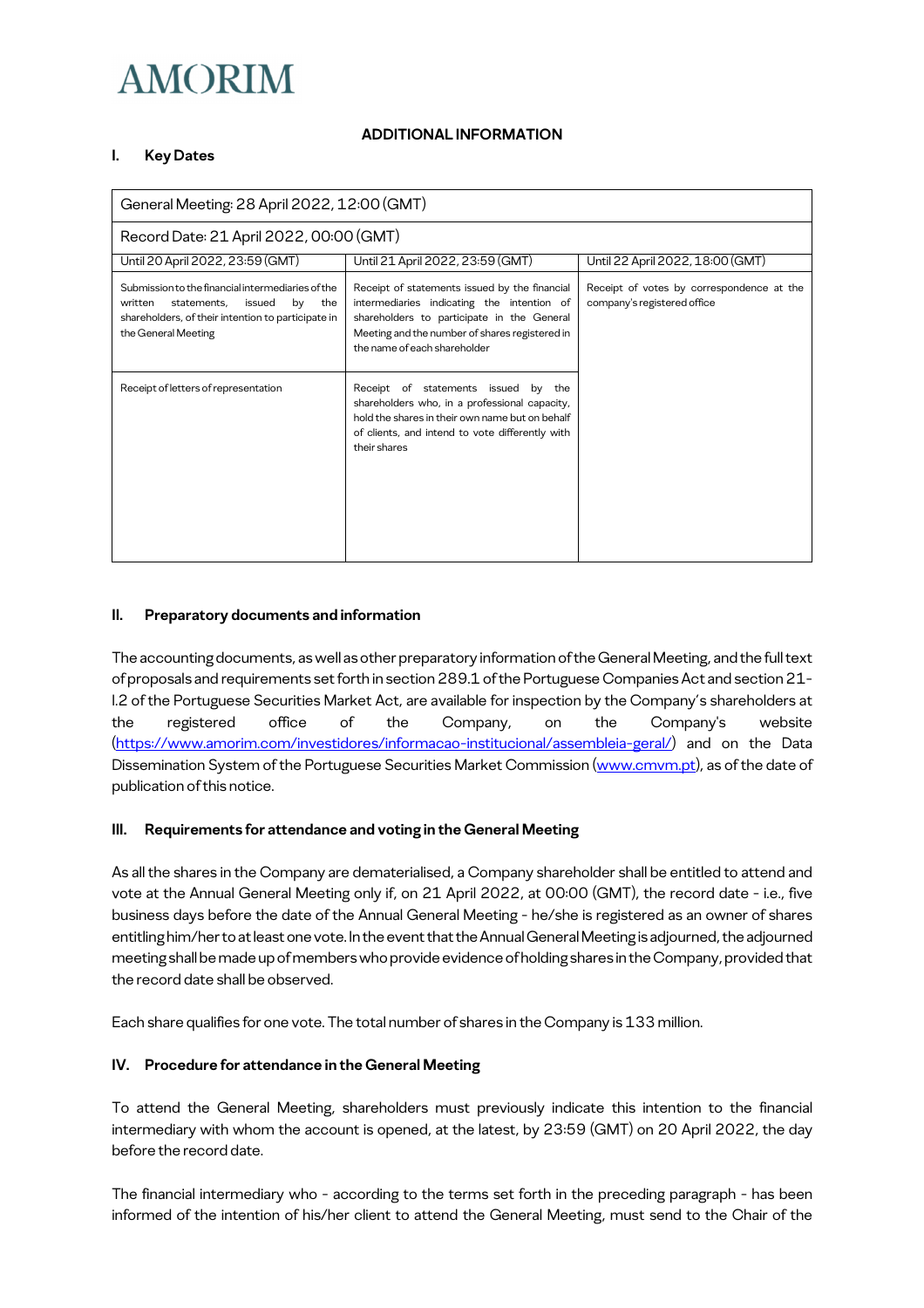Presiding Board of the General Meeting by 23:59 (GMT) on 21 April 2022 informing of the shareholder's intention to participate in the General Meeting and the number of shares registered in their client's name, with reference to that date. The following email address may be used for this purpose ag.corticeiraamorim@amorim.com. The financial intermediary must send a copy of the shareholder's identification document and, in the case of a corporate shareholder, the identity document of the representative, along with a document that proves the legitimacy of that representation.

Shareholders who, in their professional capacity, hold shares in their own name but on behalf of clients, may cast a vote differing from their own, provided that, in addition to their notice of attendance and provision of the above information by the relevant financial intermediary, they inform the Chairman of the Board of the General Meeting of this no later than 23:59 (GMT) on 21 April 2022, and provide sufficient and adequate evidence of (a) the proper identification of each client and the number of shares on behalf of which they will vote and (b) the voting instructions received from their client with respect to each item of business.

The participation of the shareholder or his representative in the General Meeting is admitted regardless of having exercised the respective voting right, under the terms specified below.

A shareholder who has given notice of his/her intention to participate in the General Meeting and has transferred the ownership of his/her shares in the period between the record date and the closing of the relevant General Meeting must immediately inform the Chairman of the Presiding Board of the General Meeting and the Portuguese Securities Market Commission thereof.

#### **V. Procedure for voting by correspondence**

Shareholders may exercise their voting rights by voting by correspondence, in accordance with the provisions of Article 384(8) and (9), of the Portuguese Companies Act, Article 22 of the Securities Market Code and Article 20 of the Articles of Association of Corticeira Amorim, S.G.P.S., S.A.

The following must be received, for this purpose, at the Company's registered office by six p.m. on 22 April 2022, in a sealed envelope addressed to the Chair of the Presiding Board of the General Meeting:

- a. The ballot papers, duly signed by the shareholder, placing on the said ballot papers a signature identical to that of their identification document; and
- b. A copy of the identification document of the shareholder issuing the voting declaration. In the case of a corporate shareholder, the ballot paper must be signed by its representative, accompanied by the latter's identification document and a document proving the legitimacy of the representation.

Only votes by correspondence from shareholders that prove their capacity as shareholders will be considered under the terms mentioned above.

The exercise of voting by correspondence does not preclude the submission by the financial intermediary, until 11.59 pm (GMT) on 21 April 2022, of the information on the number of shares registered in the name of their client.

Votes sent by correspondence are equivalent to negative votes for proposals submitted after the date on which such votes were cast. The presence of the shareholder at the General Meeting revokes any vote it may have sent by correspondence.

Shareholders will be able to use the ballot paper template available on the Company's website (https://www.amorim.com/investidores/informacao-institucional/assembleia-geral/ ).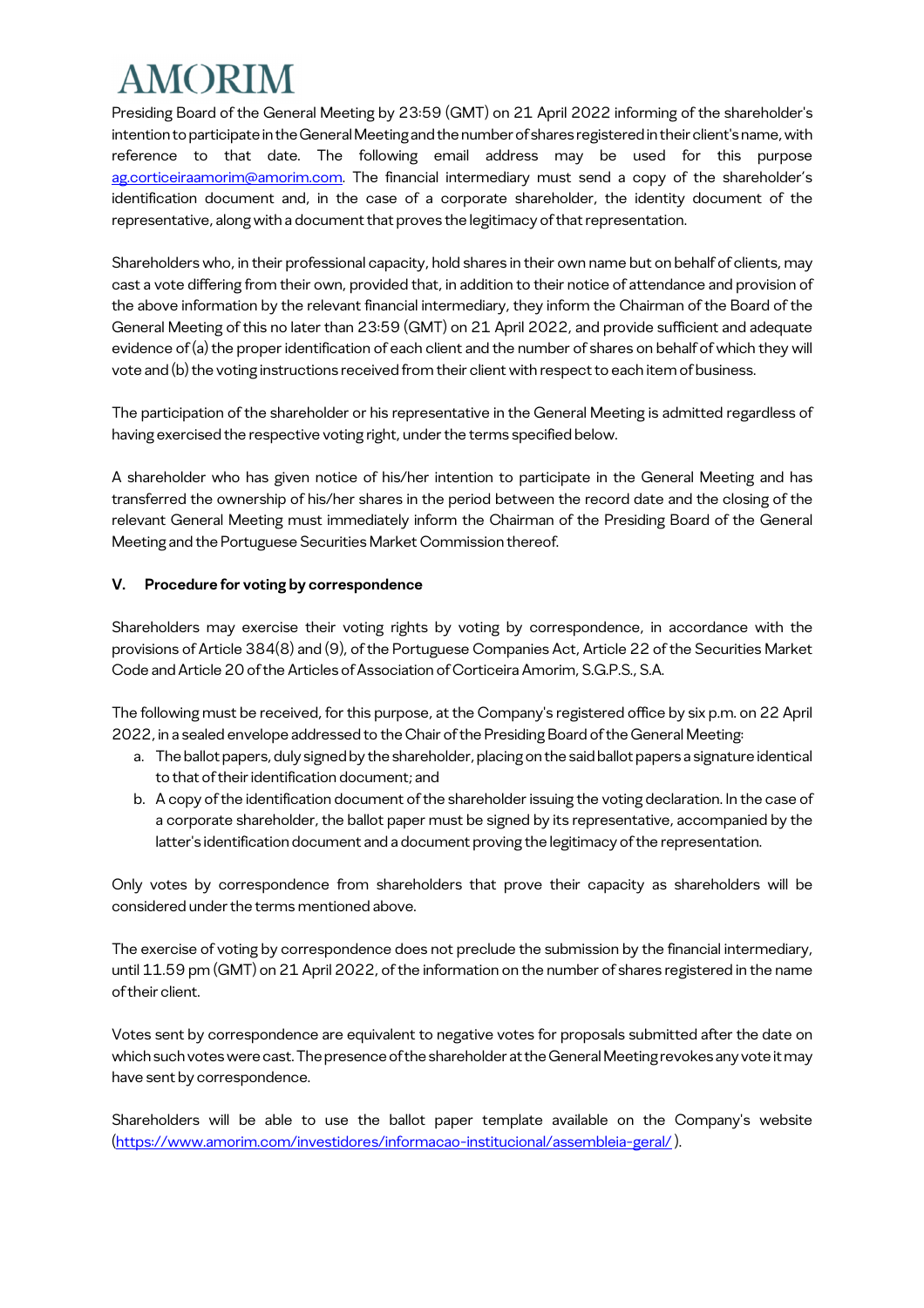#### **VI. Representation at the General Meeting**

As provided in article 23 of the Portuguese Securities Market Act, a shareholder can be represented by a proxy at a General Meeting. The voluntary representation shall comply with the following rules:

- a. A shareholder can be represented by a proxy of his/her choice;
- b. A corporation can be represented by the person who the corporation shall designate for the purpose.

The Chairman of the Presiding Board of the General Meeting has to be informed in writing of any such proxy forms not less than five business days before the date fixed for the holding of the meeting, and, to this end, the email address of the Companyag.corticeiraamorim@amorim.com can be used.

Together with the communication referred to in the previous paragraph, shareholders must also submit:

- a. the respective instrument(s) of representation;
- b. a copy of the representative's identification document; and
- c. a document proving the powers to appoint their representative (i.e., copy of power of attorney or indication of the access code to the respective permanent certificate from the register of companies).

Shareholders can use the draft power of attorney form for representation at the General Meeting available on the Company's website (https://www.amorim.com/investidores/informacao-institucional/assembleiageral/).

#### **VII. Submission of motions for consideration**

Shareholders who hold at least 2% of the share capital may request the inclusion of motions for consideration related to matters included in the agenda announced for the General Meeting, or that may be added thereto.

For this purpose, they must submit to the Chairman of the Board of the General Meeting, within five days following the publication of this call or any addition thereto (in the case of inclusion of matters on the agenda), by post or email to the address ag.corticeiraamorim@amorim.com, a request that contains the motion for consideration and the information that must accompany such proposal.

New motions for consideration and their information will be disclosed to shareholders before 23:59 (GMT) on 18 April 2022, through the same means used for the disclosure of this call.

#### **VIII. Inclusion of items on the agenda**

Shareholders who hold at least 2% of the share capital may request the inclusion of new items on the agenda.

To this end, they must submit to the Chairman of the Board of the General Meeting within the five days following the publication of this call, by post or email to ag.corticeiraamorim@amorim.com, a request containing the items to be placed on the agenda and at least one proposal for a resolution for each item whose inclusion they require.

The new items and their proposals for a resolution will be disclosed to shareholders as soon as possible and, in any event, no later than the record date, through the same means used for the disclosure of this call.

#### **IX. Information on the General Meeting**

From the date of publication of this call and until 23:59 (GMT) on 22 April 2022, any shareholder may request, through the email address ag.corticeiraamorim@amorim.com, that true, complete, and clarifying information on the items on the agenda, be provided.